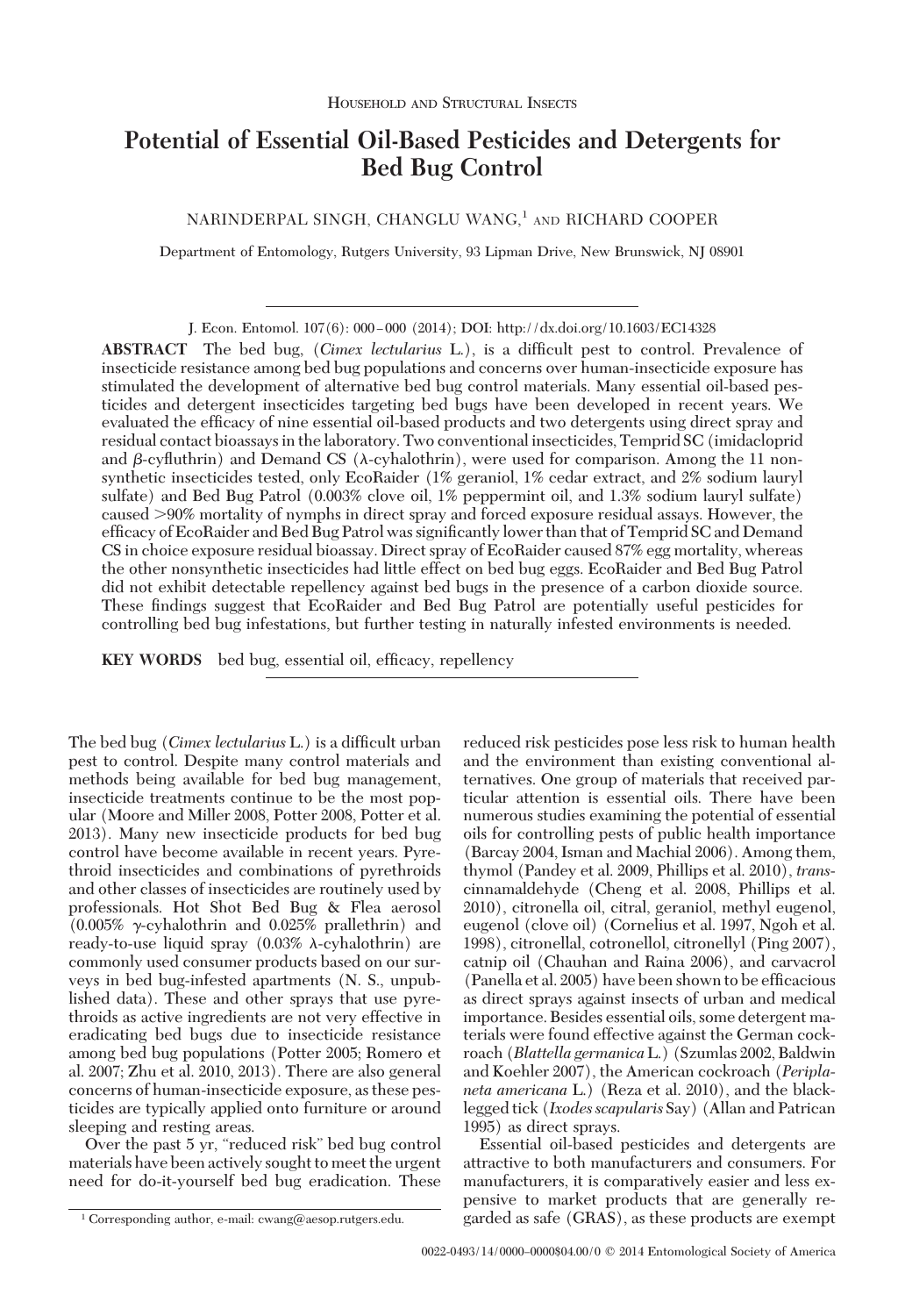|  | Table 1. A list of essential oil-based pesticides, detergents, and synthetic insecticides that were used in bioassays |  |  |  |  |  |  |  |
|--|-----------------------------------------------------------------------------------------------------------------------|--|--|--|--|--|--|--|
|--|-----------------------------------------------------------------------------------------------------------------------|--|--|--|--|--|--|--|

| No.               | Product trade<br>name        | Listed active ingredients                                                                                                                                                     | Manufacturer/distributor                                         |
|-------------------|------------------------------|-------------------------------------------------------------------------------------------------------------------------------------------------------------------------------|------------------------------------------------------------------|
| 1<br>$\mathbf{2}$ | Bed Bug 911<br>Bed Bug Bully | Sodium lauryl sulfate (3%), sodium chloride (1%), and citric acid (0.2%)<br>Mint oil $(0.25\%)$ , clove oil $(0.3\%)$ , citronella oil $(0.4\%)$ , and rosemary<br>oil (0.4%) | Bedbug 911, Brooklyn, NY<br>Optimal Chemical LLC,<br>Tamarac, FL |
| 3                 | Bed Bug Fix                  | 2-Phenethyl propionate (2%), geraniol (1%), cedar<br>oil $(0.3\%)$ , eugenol $(0.3\%)$ , and citronella oil $(0.2\%)$                                                         | NuSafe Floor Solutions Inc.,<br>Walton, KY                       |
| $\overline{4}$    | Bed Bug Patrol               | Clove oil $(0.003\%)$ , peppermint oil $(1\%)$ , and sodium lauryl sulfate $(1.3\%)$                                                                                          | Nature's Innovation Inc.,<br>Buford, GA                          |
| 5                 | Demand CS                    | $\lambda$ -Cyhalothrin (9.8%)                                                                                                                                                 | Syngenta Crop Protection Inc.,<br>Greensboro, NC                 |
| 6                 | Ecoexempt IC <sub>2</sub>    | Rosemary oil $(10\%)$ and peppermint oil $(2\%)$                                                                                                                              | EcoSMART Technologies Inc.,<br>Franklin, TN                      |
| 7                 | EcoRaider                    | Geraniol $(1\%)$ , cedar extract $(1\%)$ , and sodium lauryl sulfate $(2\%)$                                                                                                  | Reneotech Inc., North Bergen,<br>NI                              |
| 8                 | Eradicator                   | Sodium lauryl sulfate $(1.5\%)$ , sodium chloride $(0.5\%)$ , and potassium<br>sorbate $(0.06\%)$                                                                             | Vision Bay LLC, Norcross, GA                                     |
| 9                 | Essentria                    | 2-Phenethyl propionate (3%), geraniol (2%), rosemary oil (1.5%), and<br>peppermint oil $(1.5%)$                                                                               | Envincio LLC, Cary, NC                                           |
| 10                | <b>Rest Assured</b>          | 2-Phenethyl propionate $(2\%)$ , geraniol $(1\%)$ , sodium lauryl sulfate $(1\%)$ , and<br>eugenol $(0.3\%)$                                                                  | ES & P Global LLC, Miami, FL                                     |
| 11                | Green Rest Easy              | Cinnamon oil $(4\%)$ , lemongrass oil $(0.3\%)$ , clove oil $(0.3\%)$ , peppermint<br>oil $(0.3\%)$ , and sodium lauryl sulfate $(5\%)$                                       | RMB Group LLC, Stuart, FL                                        |
| 12                | Stop Bugging Me              | 2-Phenethyl propionate $(3\%)$ , cinnamon oil $(0.1\%)$ , eugenol $(0.5\%)$ ,<br>geraniol $(0.2\%)$ , and sodium lauryl sulfate $(0.5\%)$                                     | Rocasuba Inc., Mashpee, MA                                       |
| 13                | Temprid SC                   | Imidaeloprid $(21\%)$ and $\beta$ -cyfluthrin $(10.5\%)$                                                                                                                      | Bayer Environmental Science,<br>RTP, NC                          |

from the normal registration requirements under FIFRA Section 25b (U.S. Environmental Protection Agency [US EPA] 2014). For consumers, essential oilbased pesticides and detergents are perceived as safer to use. Our preliminary evaluations revealed significant disparities in their efficacy against bed bugs (Singh et al. 2013). To help determine the potential role of natural products in bed bug management, we investigated the efficacy of nine essential oil-based pesticides, two detergent materials, and two conventional insecticides against field-collected bed bug populations. All of them are readily available on the market and commonly used by consumers or professionals.

## **Materials and Methods**

**Insects.** Two bed bug strains, Indy and Bayonne, were collected during 2008-2009 from infested apartments in Indiana and New Jersey, respectively. The Indy strain and the Bayonne strain were moderately resistant to deltamethrin in our preliminary direct spray bioassay conducted 3 mo before this study. Both strains suffered 40% mortality after direct spray with deltamethrin at the highest label rate (0.06%; Suspend SC; Bayer Environmental Science, Durham, NC). The bed bugs were maintained in plastic containers (4.7 cm in height and 5 cm in diameter) with folded paper as harborages at  $26 \pm 1^{\circ}\text{C}$ ,  $40 \pm 10\%$  relative humidity (RH), and a photoperiod of 12:12 (L:D) h, and fed weekly on defibrinated rabbit blood using a Hemotek membrane-feeding system (Discovery Workshops, Accrington, UK). Bugs were starved for 1 wk before bioassays.

**Pesticides.** Nine essential oil-based pesticides, two detergents, and two synthetic insecticides labeled for bed bugs were evaluated for their efficacy against bed

bugs (Table 1). The products were obtained either directly from manufacturers or from commercial distributors. Temprid SC and Demand CS were diluted to 0.15 and 0.03% with water following the label directions. For Ecoexempt IC2, spray solution containing 3.13% Ecoexempt IC2 and 0.78% adjuvant (2,6,8-trimethyl-4-nonyloxy polyethylene oxyethanol; EcoSMART Technologies Inc., Franklin, TN) was prepared using water following the label directions. All other products were ready-to-use sprays.

**Direct Spray Bioassay.** *Experiment I. Initial Screening.* This experiment was conducted in two separate steps during a 1-mo period to identify the effective products. Two essential oil-based pesticides (Green Rest Easy and Essentria) and two detergent pesticides (Bed Bug 911 and Eradicator) were tested in the first step. In the second step, seven essential oil-based pesticides (Bed Bug Bully, Bed Bug Fix, Bed Bug Patrol, Ecoexempt IC2, EcoRaider, Rest Assured, and Stop Bugging Me), and two synthetic insecticides (Temprid SC and Demand CS) were tested. Twenty Indy strain large nymphs (fourth-fifth instars) were placed on filter paper in each small plastic dish (5.5 cm in diameter and 1.5 cm in height; Fig. 1a). They were sprayed with a pesticide using a Potter spray tower  $(Burkard Scientific Ltd, Herts, UK)$  at the application rate of  $4.07 \text{ mg/cm}^2$  (1 gal/1000 feet<sup>2</sup>). We used this application rate for all pesticides, as it is a standard "point of run off" and allows for fair comparisons among different pesticides. The application rate described in product labels ranged from 0.41 to 1.0 gal/ 1000 feet<sup>2</sup>. Bed bugs in the control group were sprayed with water. Each treatment was replicated three times. Bugs were immediately transferred to clean 1.5-cm-diameter screened plastic petri dishes with a paper harborage after treatment (Fig. 1a). The petri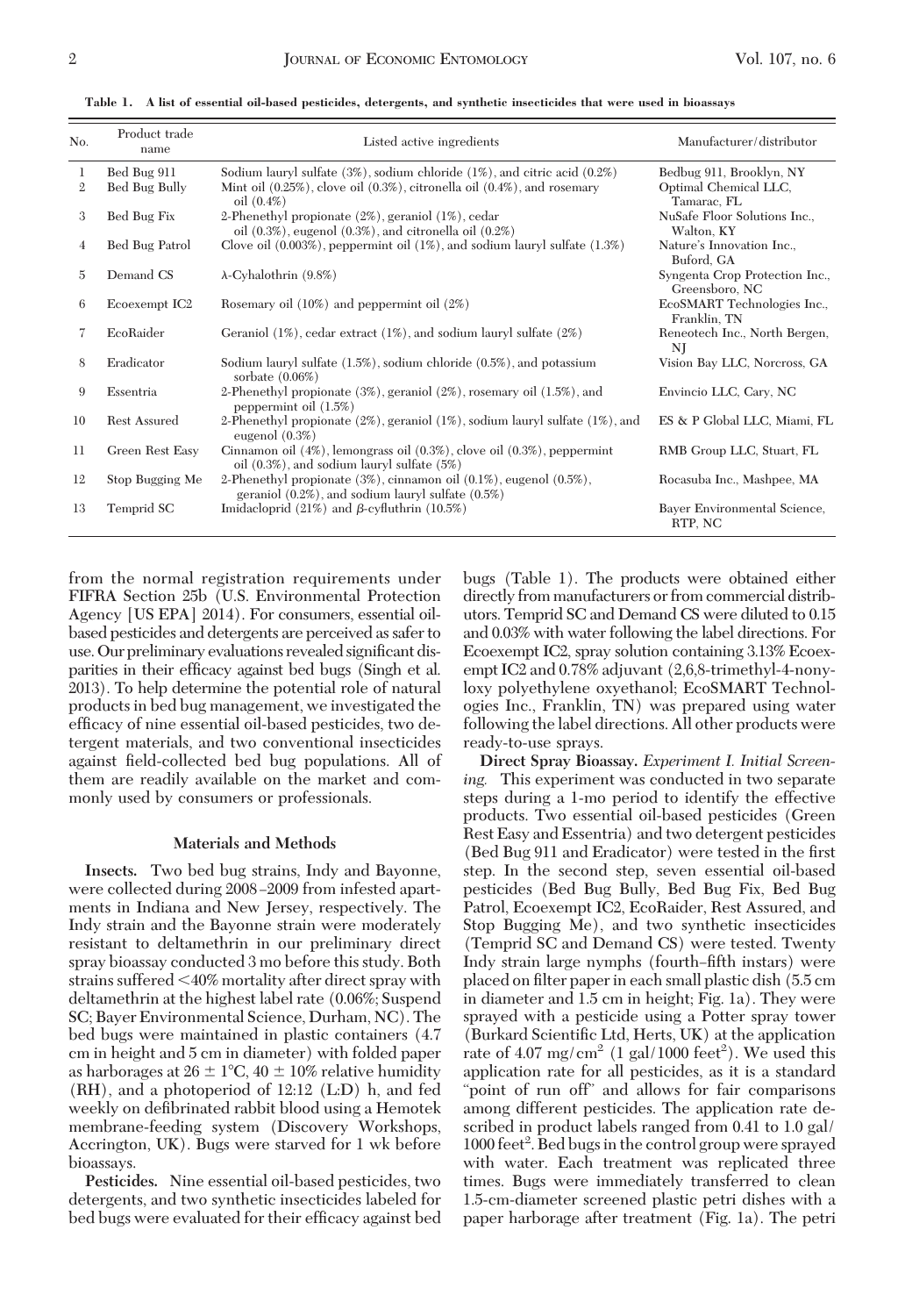

**Fig. 1.** Experimental setup: (a) Direct spray bioassay, (b) Forced exposure bioassay, (c) Choice exposure bioassay, and (d) Repellency of selected pesticides.

dishes were held in a room at  $26^{\circ}$ C with  $40-50\%$  RH, and a photoperiod of 12:12 (L:D) h. Mortality data were taken at 1, 3, 5, 7, and 10 d after treatment. A bed bug was considered dead if it was not moving or could not right itself when it was prodded with forceps.

*Experiment II. Efficacy of Five Essential Oil-Based Pesticides and Two Synthetic Insecticides against a Sec*ond Bed Bug Strain. The five most effective essential oil-based pesticides from Experiment I and two synthetic insecticides were tested against Bayonne strain large nymphs to evaluate efficacy against an additional bed bug strain. The products included—EcoRaider, Bed Bug Patrol, Bed Bug Fix, Rest Assured, Bed Bug Bully, Temprid SC, and Demand CS. All treatment procedures were the same as Experiment I.

*Experiment III. Efficacy of Five Essential Oil-based Pesticides and Two Synthetic Insecticides against Bed Bug Eggs.* Two-day- or 3-d-old Indy strain eggs were taken out from rearing containers. In each replication, 25Ð30 eggs along with the paper substrate were sprayed following the same procedure as described in Experiment I. Then the eggs along with the paper were transferred to clean 1.5-cm-diameter screened plastic petri dishes. The essential oil-based pesticides and synthetic insecticides used in Experiment II were included. Each treatment was replicated three times. Egg hatching and mortality of the nymphs emerged from eggs were recorded at 5, 7, 10, and 14 d after treatment.

**Dry Residue Contact Bioassay.** *Limited Forced Exposure to Fresh Residues.* The most effective essential oil-based pesticides (EcoRaider and Bed Bug Patrol)

determined in the Direct Spray Bioassay and two synthetic insecticides (Temprid SC and Demand CS) were evaluated against Indy strain large nymphs. The pesticides were applied to 10 cm by 10 cm cardboard panels covered with white 100% cotton fabric at the rate of  $4.07 \text{ mg/cm}^2$  using a Potter spray tower. The control panels were sprayed with water. After 1 d, bed bugs were released onto the treated fabric and confined with a plastic ring  $(9 \text{ cm in diameter and } 2 \text{ cm in})$ height) for 5 min (Fig. 1b). The bugs were then transferred to clean petri dishes following the procedures described in Experiment I. Each treatment was replicated three times. Mortality was recorded at 1, 3, 5, 7, and 10 d after exposure.

*Limited Forced Exposure to Aged Residues.* Fresh dry residues of EcoRaider were found to be effective in the previous experiment. So this experiment was designed to determine if the aged dry residues of EcoRaider are also effective. Cardboard panels covered with white fabric were treated following the procedures described in previous experiment. Panels were aged for 7 and 14 d in the laboratory at 25C before exposing them to bed bugs. Each treatment was replicated four times. All other procedures were similar to that in the previous experiment.

*Choice Exposure to Fresh Residues.* In this bioassay, bed bugs were able to choose to stay on treated or untreated substrate. Two most effective essential oilbased pesticides (EcoRaider and Bed Bug Patrol) and two synthetic insecticides (Temprid SC and Demand CS) were tested. A white 100% cotton fabric square (11.5 cm by 11.5 cm) was cut into two equal halves.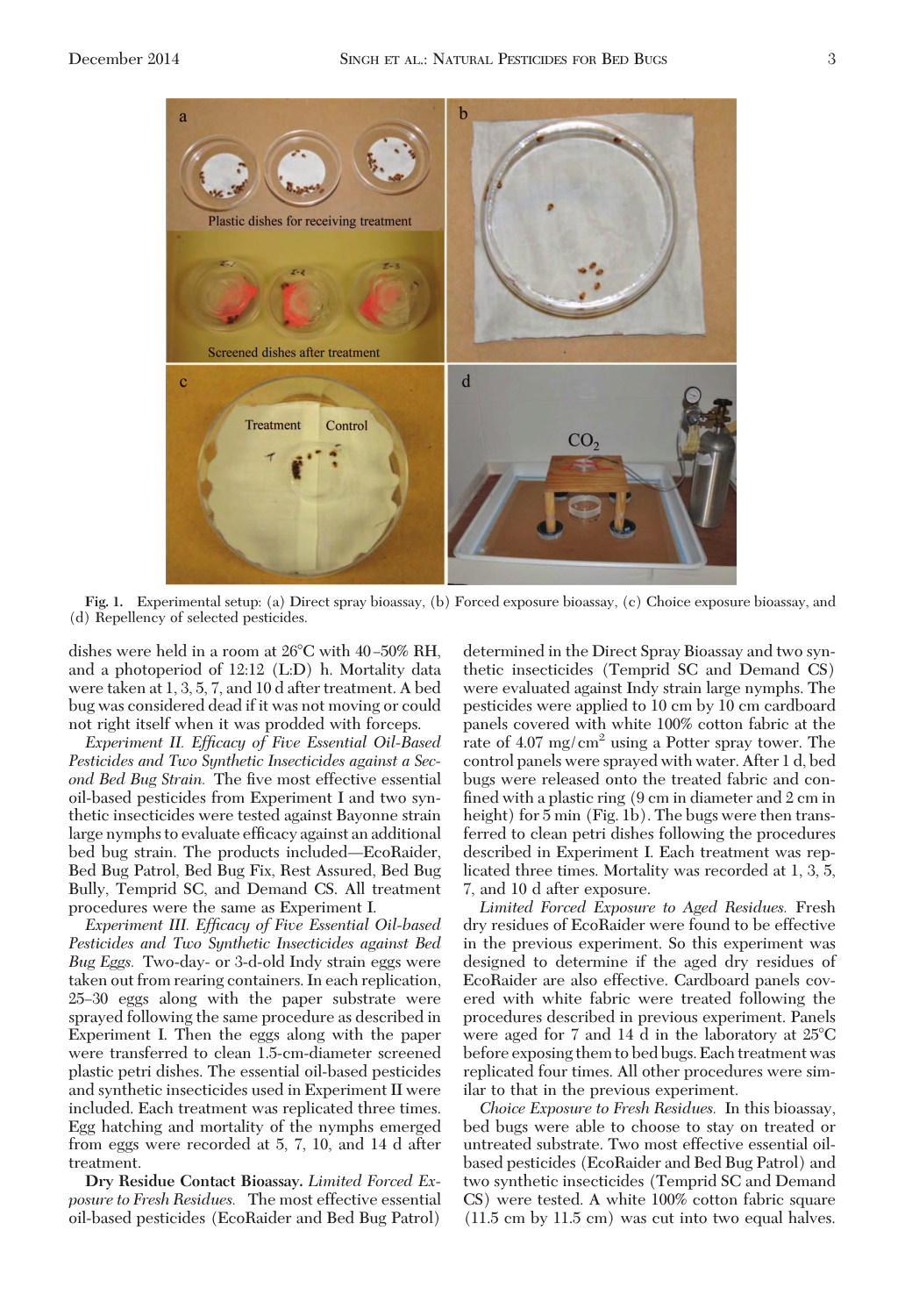One half was treated with water and the other half was treated with a pesticide using a Potter spray tower. In the control group, both the halves were treated with water. Fabrics were allowed to dry overnight. The two halves were then placed and joined lengthwise in a plastic dish (11.5 cm in diameter and 3.75 cm in height). Twenty Indy strain large nymphs were confined with a plastic ring (3.5 cm in diameter and 1 cm in height) in the center of the dish between the treated and untreated fabric (Fig. 1c). After 2 min, the ring was removed and the bed bugs were allowed to move freely in the dish. Each treatment was replicated three times. Carbon dioxide  $(CO<sub>2</sub>)$  was released from a 5-lb cylinder (Airgas East Inc., Piscataway, NJ) at 200 ml/min daily for 2 h in the room during early dark cycle to stimulate bed bug foraging behavior. Mortality and location of the bed bugs in each dish was recorded at 1, 3, 5, 7, and 10 d after treatment with the aid of a red light.

**Repellency of Essential Oil-Based Pesticides.** This experiment was conducted to determine if bed bugs avoid contacting substrates treated with selected essential oil-based pesticides and a synthetic pesticide. EcoRaider, Bed Bug Patrol, and Temprid SC were tested. Paper surgical tape (Caring International, Mundelein, IL) was treated with pesticides using a Potter spray tower at  $4.07 \text{ mg/cm}^2$ . The control tape was treated with water. After 24 h, the tape was placed on the exterior wall of the black Climbup Insect Interceptors (10 cm in diameter and 2.2 cm in height; Susan McKnight Inc., Memphis, TN). The interior surface of the Climbup interceptors was coated with a light layer of ßuoropolymer resin (BioQuip products, Rancho Dominguez, CA) to prevent trapped bed bugs from escaping. Plastic tray arenas (80 by 75 by 5 cm; length by width by height) with a brown paper lined bottom were used (Fig. 1d). A layer of fluoropolymer resin was applied to inner walls of the arenas to prevent the bugs from escaping. A wooden stool (26.5 cm in length and 26.5 cm in width) with four legs was placed in each arena. A filter paper (15) cm in diameter) was placed on the center of each arena below the stool, and then a plastic ring (13.3 cm in diameter and 6.4 cm in height) was placed on the filter paper to confine the bed bugs. A piece of folded cardboard and folded fabric was placed on the filter paper to provide harborages for bed bugs. Four arenas were placed in a nonventilated room with  $25 \pm 1^{\circ}$ C and a photoperiod of 12:12 (L:D) h. Seventy Indy strain bed bugs (35 fourth–fifth instar nymphs and 35 adult males) were confined with a plastic ring. The bugs were acclimated for  $\approx$  15 h before the start of the experiment. Each of the four interceptors under each stool had been treated with one of three different pesticides or water (Fig. 1d). At 1 h after the onset of the dark cycle,  $CO<sub>2</sub>$  was released from a gas cylinder to the top of stool at 100 ml/min to stimulate bed bug activity. The plastic ring confining the bugs was removed at 1.5 h after dark cycle to initiate the experiment. The numbers of bed bugs trapped in the interceptors and those in the arenas were collected and counted after 4 h with the aid of a red light. Most

 $(80\%)$  of the bugs that were responsive to  $CO<sub>2</sub>$  stimulation were trapped in the Climbup interceptors within 4 h in our preliminary assays.

**Statistical Analysis.** The Abbott (1925) formula was used to calculate corrected mortality. Percentage corrected mortality, percentage egg hatch and survival, and percent trap catch values were arcsine square root transformed to meet the assumptions of normality and homogeneity of variances. The repeated-measures analysis of the mortality data was done using Mixed model (JMP 2014) to determine differences between treatments and their interaction with time. Each source of variation, between and within treatments (Day and Treatment  $\times$  Day) was included as an effect in the model. Replicate was included as random effect. One-way analysis of variance was used when only one observation period was selected to compare the treatments. When the interactions were significant, Tukey's HSD ( $\alpha = 0.05$ ) was used to separate the means. All analyses were performed with JMP version 11 (SAS Institute 2012).

## **Results**

**Direct Spray.** *Experiment I. Initial Screening.* There were significant differences in bed bug mortality among pesticides at 10 d after treatment  $(F = 25.4;$  $df = 12$ , 24;  $P = 0.0001$ ). Mortality by EcoRaider  $(100.0 \pm 0.0\%)$  and Bed Bug Patrol  $(92.0 \pm 6.0\%)$  was statistically higher than those by other essential oilbased pesticides tested; however, both of them were not significantly different from Temprid SC (100.0  $\pm$ 0.0%; Fig. 2). Demand CS  $(78.0 \pm 4.4\%)$  was less effective than EcoRaider and Temprid SC. Most essential oil-based pesticides and detergents including Essentria, Green Rest Easy, Eradicator, Bed Bug 911, Stop Bugging Me, and Ecoexempt IC<sub>2</sub> caused  $0-30\%$ mortality. The mortality in the untreated control was  $10\%$ .

*Experiment II. Efficacy Against a Second Bed Bug Strain.* Significant differences in bed bug mortality were observed among pesticides  $(F = 10.2; df = 12, 28;$  $P = 0.0001$ . At 1 d, Temprid SC (100.0  $\pm$  0.0%) caused significantly higher mortality than all other pesticides (Fig. 3). Among the essential oil-based pesticides, EcoRaider (82.0  $\pm$  4.4%) caused significantly higher mortality than other pesticides. At 5 d, Temprid SC  $(100.0 \pm 0.0\%)$  and EcoRaider  $(87.8 \pm 1.7\%)$  were statistically similar; however, EcoRaider caused significantly higher mortality than all other essential oilbased pesticides except Bed Bug Patrol (75.8  $\pm$  1.7%), which caused similar level of mortality. At 10 d, Temprid SC (100.0  $\pm$  0.0%), EcoRaider (100.0  $\pm$  0.0%), Bed Bug Patrol (98.2  $\pm$  1.8%), and Bed Bug Bully  $(92.7 \pm 3.6%)$  caused similar high mortality. Temprid SC and EcoRaider were statistically different from Bed Bug Fix, Demand CS, and Rest Assured. The mortality in the untreated control after 10 d was 8.3  $\pm$ 4.4%.

*Experiment III. Efficacy against Eggs.* Among the five tested essential oil-based pesticides, only Eco-Raider caused high-level egg mortality at 14 d (86.7  $\pm$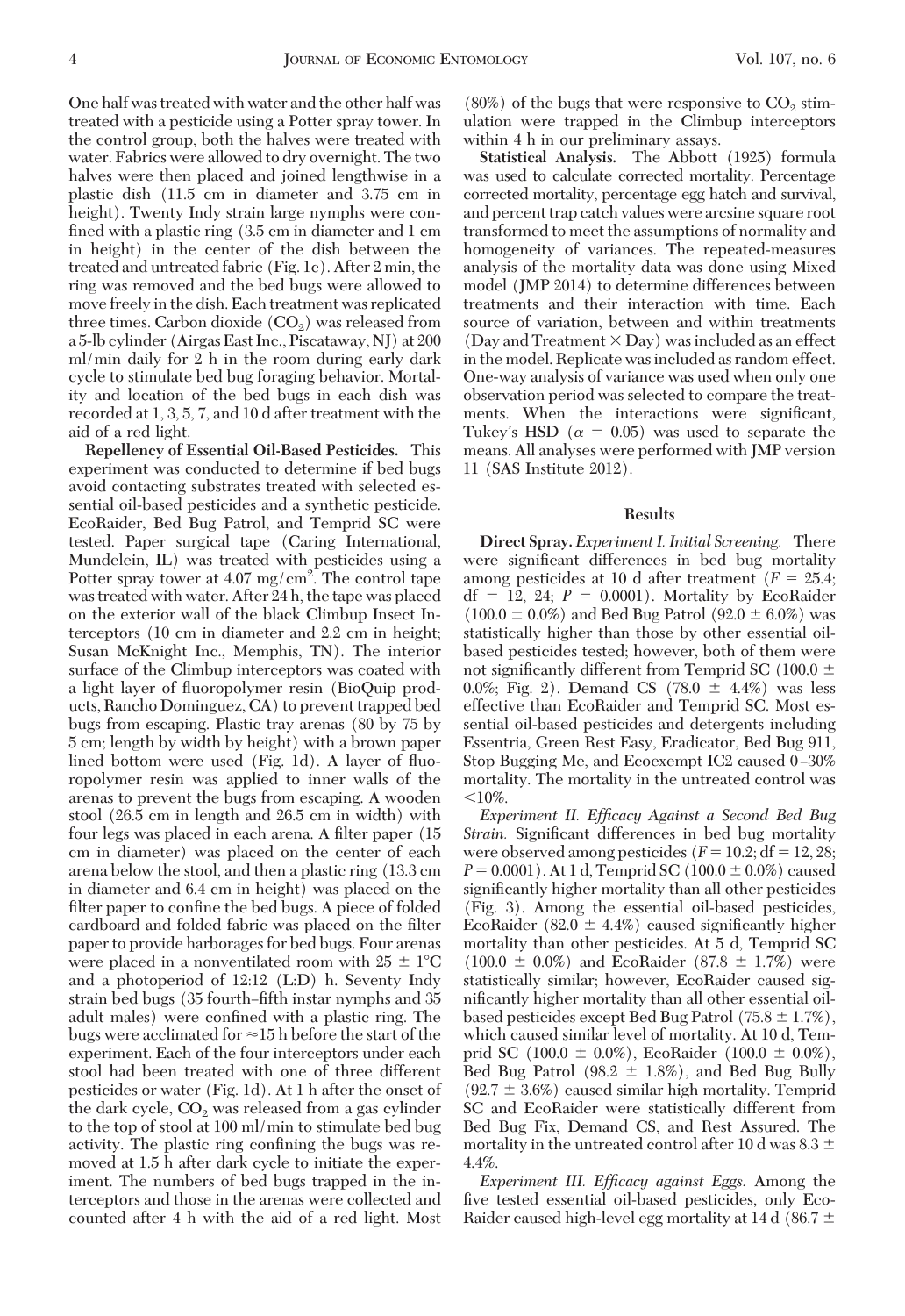

**Fig. 2.** EfÞcacy of essential oil-based pesticides and synthetic insecticides against Indy strain nymphs in a direct spray bioassay at 10 d after treatment. Analysis was based on arcsine square root transformed data, but actual mean values are presented here. Means with the different letters are statistically different ( $P < 0.05$ , Tukey's HSD test).

1.1%) after treatment (Fig. 4). All other pesticides caused  $\langle 17\%$  egg mortality (*F* = 20.8; df = 6, 14; *P* = 0.0001). EcoRaider was significantly more effective than Temprid SC  $(58.0 \pm 5.0\%)$  and Demand CS  $(67.4 \pm 0.5\%)$ . The nymphs hatched from eggs treated by EcoRaider, Temprid SC, and Demand CS suffered significantly higher mortality than those from eggs treated by the other four essential oil-based pesticides  $(F = 12.3; df = 6, 17; P = 0.0003)$ . The mean percent egg hatch and survival of nymphs in control group after 14 d was  $97.5 \pm 0.04\%$  and  $98.2 \pm 0.8\%$ , respectively.

**Dry Residue Contact Bioassay.** *Limited Forced Exposure to Fresh Residues.* The four pesticides were significantly different in their residual efficacy  $(F =$ 

16.1;  $df = 6$ , 16;  $P = 0.0001$ ; Fig. 5). At 1 d, Temprid SC  $(63.3 \pm 6.0\%)$  caused significantly higher mortality than that by EcoRaider (11.6  $\pm$  6.6%) and Bed Bug Patrol  $(3.3 \pm 3.3\%)$ . At 10 d, no significant difference was observed in mortality among Temprid SC, Eco-Raider, and Bed Bug Patrol. The mean mortality by Temprid SC, EcoRaider, and Bed Bug Patrol was  $100.0 \pm 0.0$ ,  $93.3 \pm 6.6$ , and  $93.3 \pm 6.6$ %, respectively. There was no mortality in the untreated control. Temprid SC produced significantly higher mortality than Demand CS at 5 and 10 d after treatment.

*Limited Forced Exposure to Aged Residues.* Both 7 and 14 d aged dry residues of EcoRaider produced similar level of mortality at 1, 5, and 10 d after exposure  $(F = 1.8; df = 2, 12; P = 0.2)$ . The mean bed bug



Fig. 3. Efficacy of selected essential oil-based pesticides and synthetic insecticides against Bayonne strain nymphs in a direct spray bioassay. Analysis was based on arcsine square root transformed data, but actual mean values are presented here. Means with the different letters are statistically different  $(P < 0.05$ , Tukey's HSD test).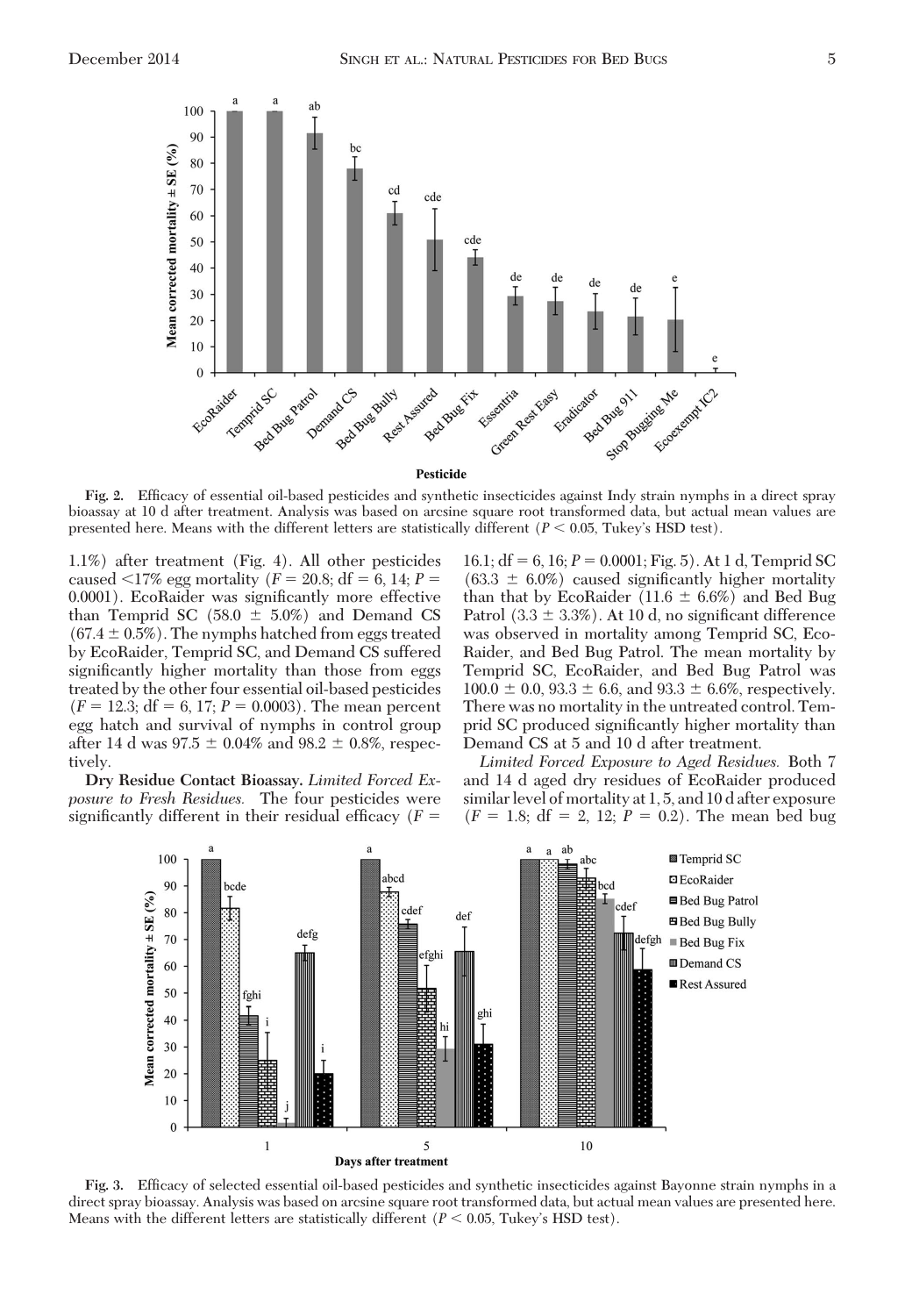

**Fig. 4.** Mortality of essential oil-based pesticide- and synthetic insecticide-treated eggs and nymphs hatched from treated eggs at 14 d after treatment. Analysis was based on arcsine square root transformed data, but actual mean values are presented here. Bars with different letters of the same case are significantly different  $(P < 0.05$ , Tukey's HSD test).

mortality caused by 7 and 14 d aged residues of Eco-Raider was  $92.5 \pm 4.3$  and  $90.0 \pm 2.0\%$  at 10 d after exposure, respectively. There was no mortality in the untreated control.

*Choice Exposure to Fresh Residues.* The pesticides tested were significantly different in their residual efficacy ( $F = 5.0$ ; df = 6, 16;  $P = 0.004$ ). Temprid SC caused significantly higher mortality than Demand CS at 1, 5, and 10 d after treatment. Temprid SC and Demand CS were significantly more effective than EcoRaider and Bed Bug Patrol. At 10 d, the mean bed bug mortality by Temprid SC, Demand CS, Bed Bug Patrol, and EcoRaider was  $90.0 \pm 2.9, 56.7 \pm 4.8, 10.0 \pm 0.0$ 

2.9, and  $1.7 \pm 1.7$ %, respectively (Fig. 6). There was no mortality in the untreated control after 10 d.

**Repellency of Essential Oil-Based Pesticides.** The mean number of bed bugs trapped in interceptors coveredwithTemprid SC-,BedBugPatrol-,EcoRaider-,and water-treated tape were  $28.1 \pm 4.2, 35.2 \pm 8.0, 21.4 \pm 7.4,$ and  $15.4 \pm 1.4\%$ , respectively. They were not significantly different  $(F = 2.0; df = 3, 12; P = 0.15)$ .

# **Discussion**

This is the first comprehensive study evaluating the efficacy of essential oil-based pesticides and detergent



Fig. 5. Efficacy of fresh dry residues of essential oil-based pesticides and synthetic insecticides against Indy strain nymphs in limited forced exposure bioassay. Analysis was based on arcsine square root transformed data, but actual mean values are presented here. Means with the different letters are statistically different ( $P < 0.05$ , Tukey's HSD test).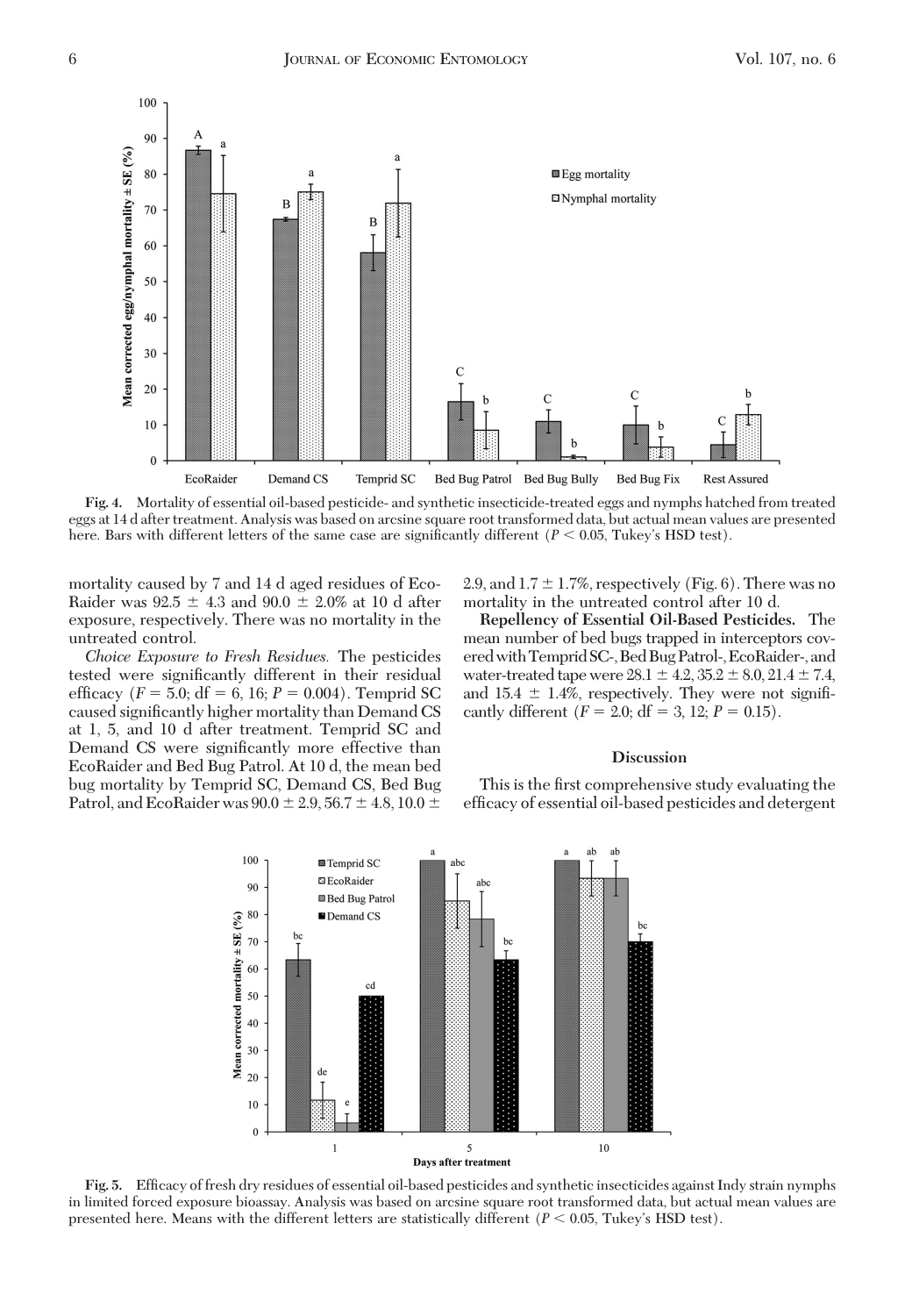

**Fig. 6.** EfÞcacy of essential oil-based pesticides and synthetic insecticides against Indy strain nymphs in choice exposure bioassay. Analysis was based on arcsine square root transformed data, but actual mean values are presented here. Means with the different letters are statistically different  $(P < 0.05$ , Tukey's HSD test).

products labeled for bed bug control. Most of the evaluated natural insecticides failed to cause high mortality (i.e.,  $> 80\%$ ) to bed bugs as a direct spray. Nevertheless, EcoRaider and Bed Bug Patrol showed promise as a direct spray for controlling mobile stages of bed bugs; however, the speed of kill is much slower than the synthetic insecticide (Temprid SC). Only one of the tested essential oil-based products (Eco-Raider) caused high egg mortality. EcoRaider was more effective than Demand CS, a commonly used pyrethroid insecticide. The moderate level of mortality caused by Demand CS is mostly likely due to pyrethroid resistance in the bed bugs. EcoRaider aged dry residue on fabric surface maintained high insecticidal activity at 14 d. Although EcoRaider and Bed Bug Patrol were effective in direct spray and forced exposure bioassays (fresh and aged residues), they were ineffective in choice exposure bioassay. Bed bugs seemed to avoid staying on substrates treated with essential oil-based pesticides in the absence of host cues. However, when a host cue  $(CO<sub>2</sub>)$  was present, bed bugs did not exhibit significant avoidance behavior, implying that these products are not effective repellents for bed bugs. Therefore, essential oilbased pesticides may be useful as a direct spray. It is also possible that these products would be effective as a residual spray if applied directly to bed bug harborage sites where aggregation cues exist; however, additional studies are required to investigate this.

The listed active ingredients in EcoRaider and Bed Bug Patrol have been shown to have toxic effect against many insect pests. Eugenol at the rates of 0.148 ml/cm<sup>2</sup>, 0.003 ml/43.0 cm<sup>2</sup>, and 10  $\mu$ l/g exhibited toxic activity against the American cockroach (Ngoh et al. 1998), yellowfever mosquito, *Aedes aegypti* L. (Bhatnagar et al. 1993), and the Formosan subterranean termite, *Coptotermes formosanus* Shiraki (Cornelius et al. 1997), respectively. In a separate laboratory direct spray bioassay, a water solution containing 10% cedar oil and 0.78% adjuvant (2,6,8-trimethyl-4-nonyloxy

polyethylene oxyethanol) caused only  $22.2 \pm 4.4\%$ mortality to a field strain (N. S., unpublished data). The concentrations of essential oils in EcoRaider and Bed Bug Patrol are very low and are unlikely to be lethal to bed bugs when used alone. Some of the active ingredients in these two products also appeared in other products (Bed Bug Fix, Green Rest Easy, and Essentria) that exhibited very low efficacy. Other factors besides the active ingredients must have accounted for the high efficacy of some essential oil-based pesticides. Adjuvants such as wetting agents, spreaders, stabilizers, defoamers, stickers, and solvents may produce synergistic effects to essential oils by improving penetration through insect cuticle and translocation of the active ingredients within insect body.

The efficacy of any pesticide can vary with the testing method, rate of application, strain, life stage of bed bugs, and physiological state of bed bugs.We used a Potter spray tower to standardize the application rate to make fair comparisons of various products. The Potter spray tower delivers much more uniform and fine droplets on the treated substrates compared with the accuracy of trigger spray bottles provided by the manufacturers. In addition, the application rate (1  $\text{gal}/1,000$  feet<sup>2</sup>) used in all experiments is equal or higher than the label rates of the natural pesticides tested: Stop Bugging Me $-0.53$ , Bed Bug Fix $-0.41$ , Rest Assured— $0.41$ , and Bed Bug Bully— $1.0$  gal/ $1,000$ feet<sup>2</sup>. It is reasonable to believe that when following the product label directions, these products will likely result in lower efficacy than that reported in this study.

In summary, our study demonstrated the disparities in efficacy among various natural products and the effect of testing conditions on product efficacy. Two essential oil-based bed bug control products showed high efficacy as a direct spray. The results were obtained under ideal conditions where each bed bug was directly sprayed or exposed to the treatments. Under field conditions, bed bugs hide in cracks, crevices, creases, and many other places where insecticide ap-